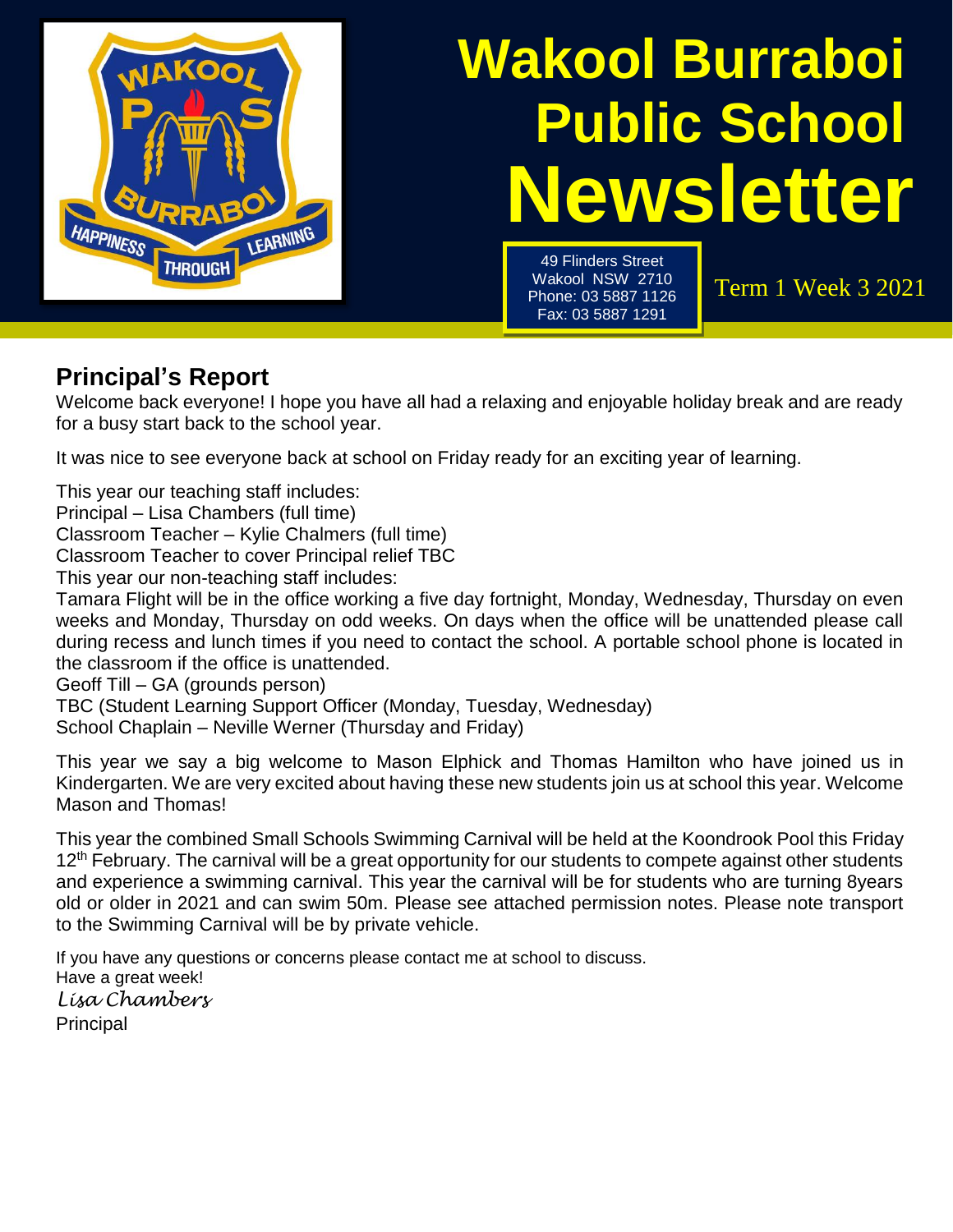# **Upcoming Events**

#### **This week:**

*Monday 8 th* 

 *No Mrs Chalmers Ted Morton SLSO – 9-1pm Tuesday 9 th*   $\mathbf{r}$ 

*Wednesday 10th*

 $>$ 

#### *Thursday 11th*

 *Homework Due K/1/2 Friday 12th Swimming Carnival*

#### **Next Week:**

*Monday 15th*  $\geq$ 

*Tuesday 16th* 

#### $\geq$ *Wednesday 17th*

 *Mobile Library Thursday 18th*

 $\geq$ 

#### *Friday 19th*

- *Homework Due K/1/2*
- *Assembly 9am*

**General consent forms need to be returned to school this week**

*School hats must be worn at school*

# **School Uniform**

Please ensure your child is dressed in school uniform each day for school. School uniforms are available to purchase from the school office.

All students are also required to have a school hat to wear during recess, lunch and outside lessons. We are currently waiting on an order of school hats.

Please contact the school if you require assistance with school uniforms.

#### **Warm Weather**

During the warm weather it is important that students wear sunscreen. Please encourage students to apply sunscreen prior to coming to school each morning during the warm weather. Sunscreen is also available for use at school.

Students are welcome to place their lunch box in the staff room fridge during warm weather to ensure their lunch is kept cool. Placing a water bottle in the freezer overnight is a good idea to ensure students have a cool drink at school. This also may help with making sure everyone is drinking enough water.

# **Home Reading**

This year home reading will be a focus for all students. All students in K/1/2 have been given: (3/4/5/6 will get these later this week)

- A home reading bag
- A home reading record book

Students will be expected to read their home reader each night to an adult or older sibling. Their reading record book is then to be initialed or signed by the person that heard them read. Each day students are expected to bring their reader and record book back to school in their reader bag to read to the teacher and change books if needed.

If you would like to communicate with the teacher regarding reading this book may also be a useful tool.

Sight words have been introduced for some students.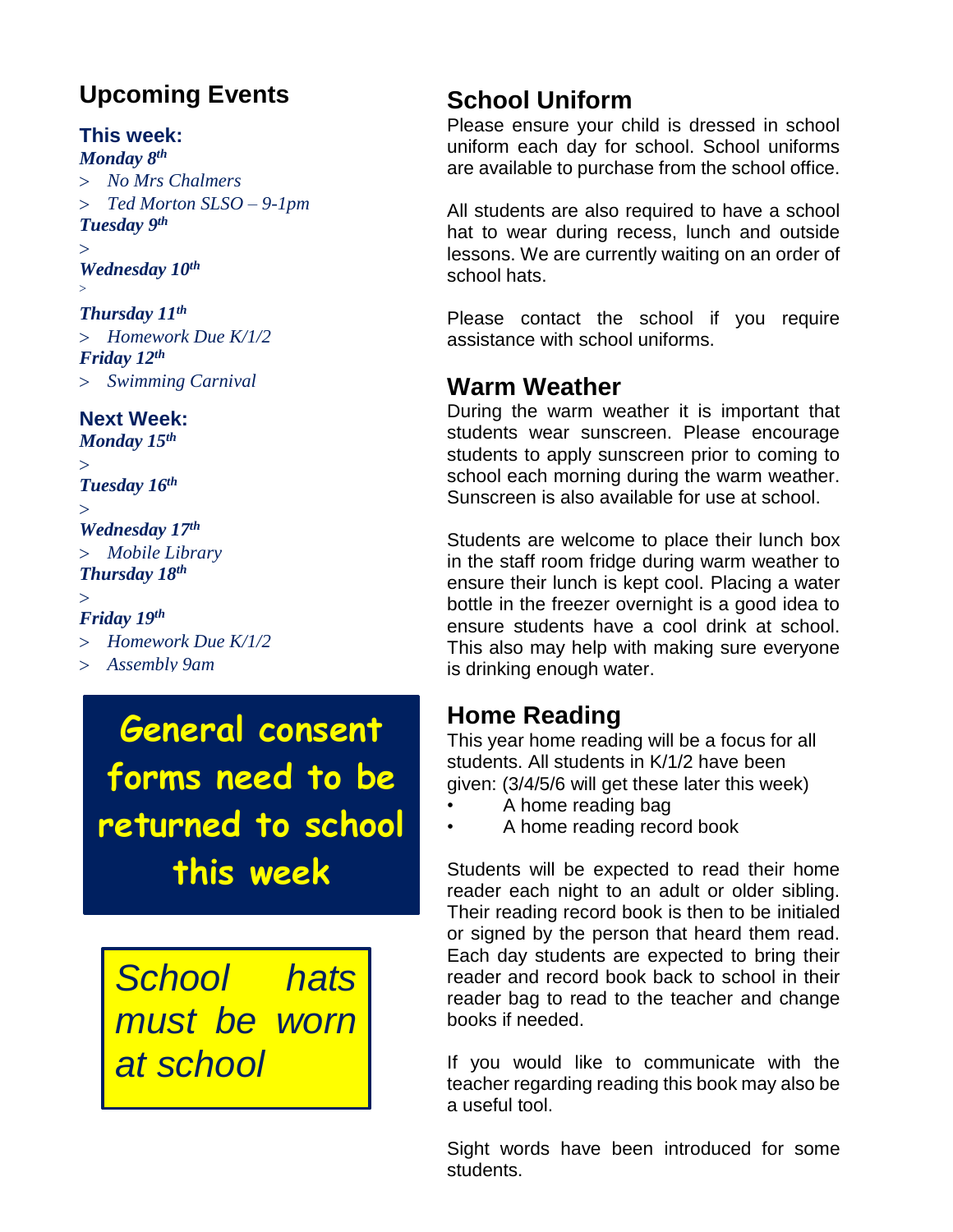# **Homework – K/1/2**

This week all K/1/2 students will be given homework. This will involve a list of LSCWC words. These will be based on our Phonic Program and the Sound Waves Program for students in K-6. Students will have a list of words based on the phonics focus for the week. Spelling lists may be adjusted each week depending on words learnt and difficulty level for individual students.

On a Friday Mrs Chambers will have a spelling test with each student to assess which words the students have learnt throughout the week.

Students will also have a worksheet to complete as part of homework. It is expected that homework will be independently completed by students. Students are asked to bring their homework in during the week to ask the teacher for assistance if required.

Homework folders have been given to all students. It is expected that homework is returned in the folder each week on a Friday morning (Thursday this week due to the Swimming Carnival). Homework will be handed out on Mondays.

If there are concerns or issues with this, please contact the school to arrange a time to discuss with Mrs Chambers.

### **Emergency Contact Details**

If your contact details or listed emergency contact details for your child have changed please make sure that you notify the school to have these updated as soon as possible. This includes student allergies, address and any other information the school may need to know.

# **School Routines**

Over the next few week students will be settling back into school and routines. During class we will thoroughly review our school expectations and rules with all students. This is an important process to ensure these are very clear to all. I have attached a copy of our Behaviour Policy to this newsletter for your review.

### **DET Planned Works**

During the school holidays works have continued on the installation of split system air conditioners and heaters in the brick classroom and the art room. Painters will be in the school at the end of the week to continue with this work.

## **Swimming Carnival**

This year the combined Small Schools Swimming Carnival will be held at the Koondrook Pool this Friday 12th February. The carnival will be a great opportunity for our students to compete against other students and experience a swimming carnival. This year the carnival will be for students who are turning 8years old or older in 2021 and can swim 50m. Please see attached permission notes. Please note transport to the Swimming Carnival will be by private vehicle. Novelty events will be held in the middle pool at the carnival for students turning 8yrs or older that are not confident swimming the 50m. Novelty events will include freestyle and backstroke using pool noodles and kick boards as required, walking through the water, diving under for sinking and floating toys. These events were a great opportunity to build water confidence and further develop swimming skills. Students in K/1/2 will spend the day at the Barham PS and take part in a Water Safety Fun Day. School Chaplain Neville Werner will accompany K/1/2 on Friday. For student who successfully qualify on Friday the District Carnival will be held in Swan Hill on Friday 26th February.

Permission notes are attached.